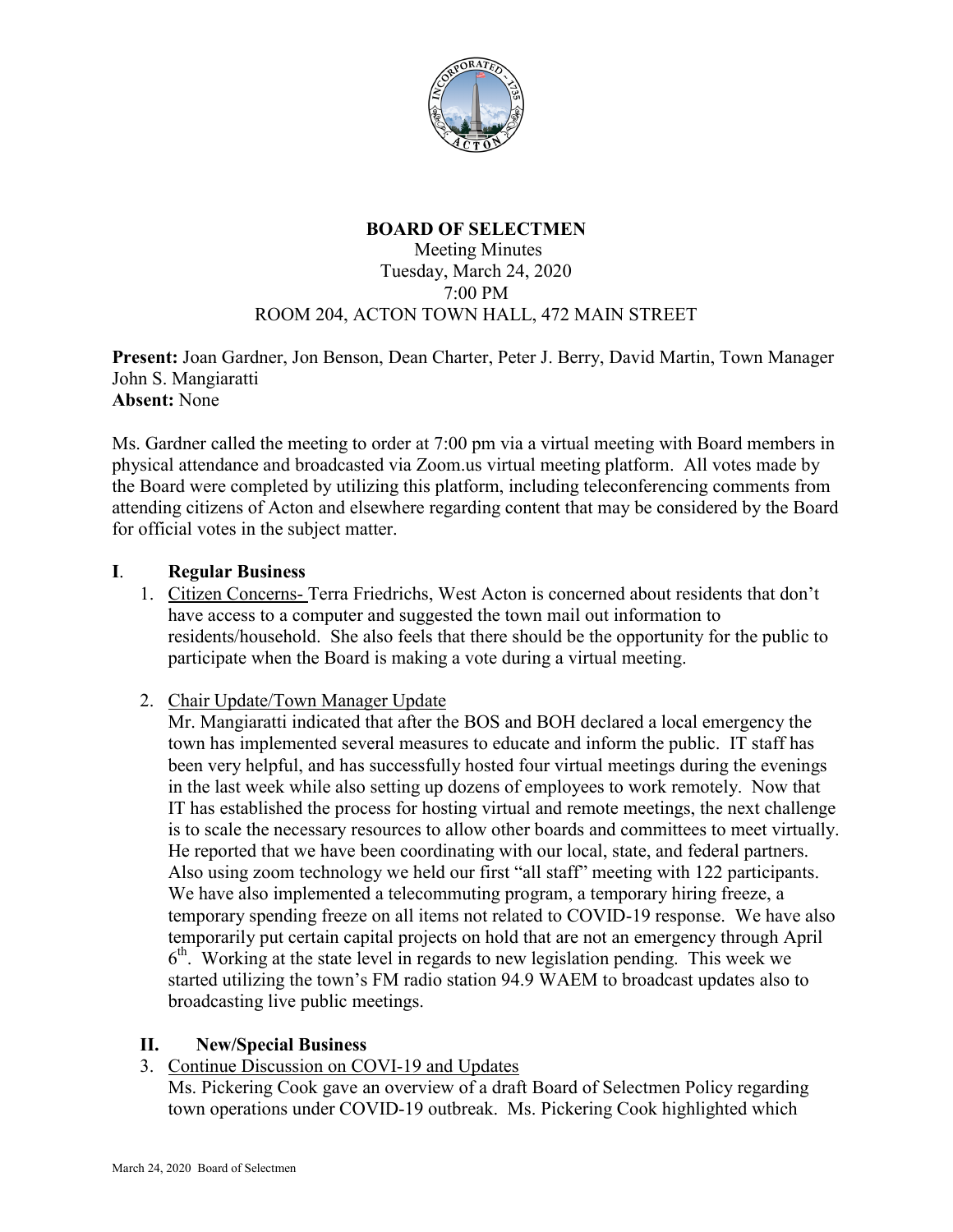

employees are considered essential employees are under the Governor's executive order. The Town Manager and Director of Human Resources recommend adding "all department heads and division heads, to the exhibit describing other critical government employees. Mr. Berry moves that the Board of Selectmen of the Town of Acton, acting pursuant to Governor Baker's Executive Order of March 23, 2020, entitled "Order Assuring Continued Operations of Essential Services in the Commonwealth, Closing Certain Workplaces, and Prohibiting Gatherings of More than Ten People, " (the "March 23 Order"), Exhibit A to the March 23 Order, Section 4-1(b) of the Acton Town Charter, and the recent public health emergency declarations by the Board of Selectmen and the Board of Health, and consistent with sound continuity of operation plans, moves (a) to designate as critical government workers of the Town of Acton the public employees and personnel listed in Exhibit 1 to this motion, and (b) to authorize and direct the Town Manager to take all actions necessary and proper to implement the vote on this motion. Mr. Martin seconds. The Board voted 5-0. The motion carries.

Mr. Berry questioned about public safety personnel. Mr. Mangiaratti is in communication with both Chiefs and making sure there is enough personal protective equipment and the Fire Department has put new procedures for going on calls to keep patient contact at a minimum, as well as new protocols with the Police Department.. Mr. Martin questioned about whether DPW staff are able to work safely. Mr. Mangiaratti explained that protocols have been put in place and are operating differently to maintain social distancing including separating employees and not sharing vehicles.

Mr. Charter mentioned about the possibility of bringing back to a future Town meeting the issue of allowing drive-through pharmacies, and possible food establishments. He also suggested it was necessary to improve audio during the cable broadcasting of public meetings.

Mr. Martin suggested that all Boards and Committees should be able to conduct meetings virtually either with staff support for webinar meetings, but advisory meetings could be remote. Mr. Berry mentioned the only ongoing public hearing is the Piper Lane project and the next planned public hearing is in May. Cable Advisory Committee has a meeting this Thursday regarding licensing renewals. Mr. Mangiaratti commented that he plans to send out information regarding future meetings for Boards and Committees by the end of the week (regarding virtual and webinar type meetings). CAC and Finance Committee should be able to be set up for virtual meetings if the Board approves the meetings being held.

Mr. Benson moves pursuant to number 2, general guidelines for public meetings, paragraph 5, of the temporary emergency policy directive and guidelines that we authorize the Cable Advisory Committee and the Finance Committee to meet remotely and virtually. Mr. Berry seconds. The Board voted 5-0. The motion carries.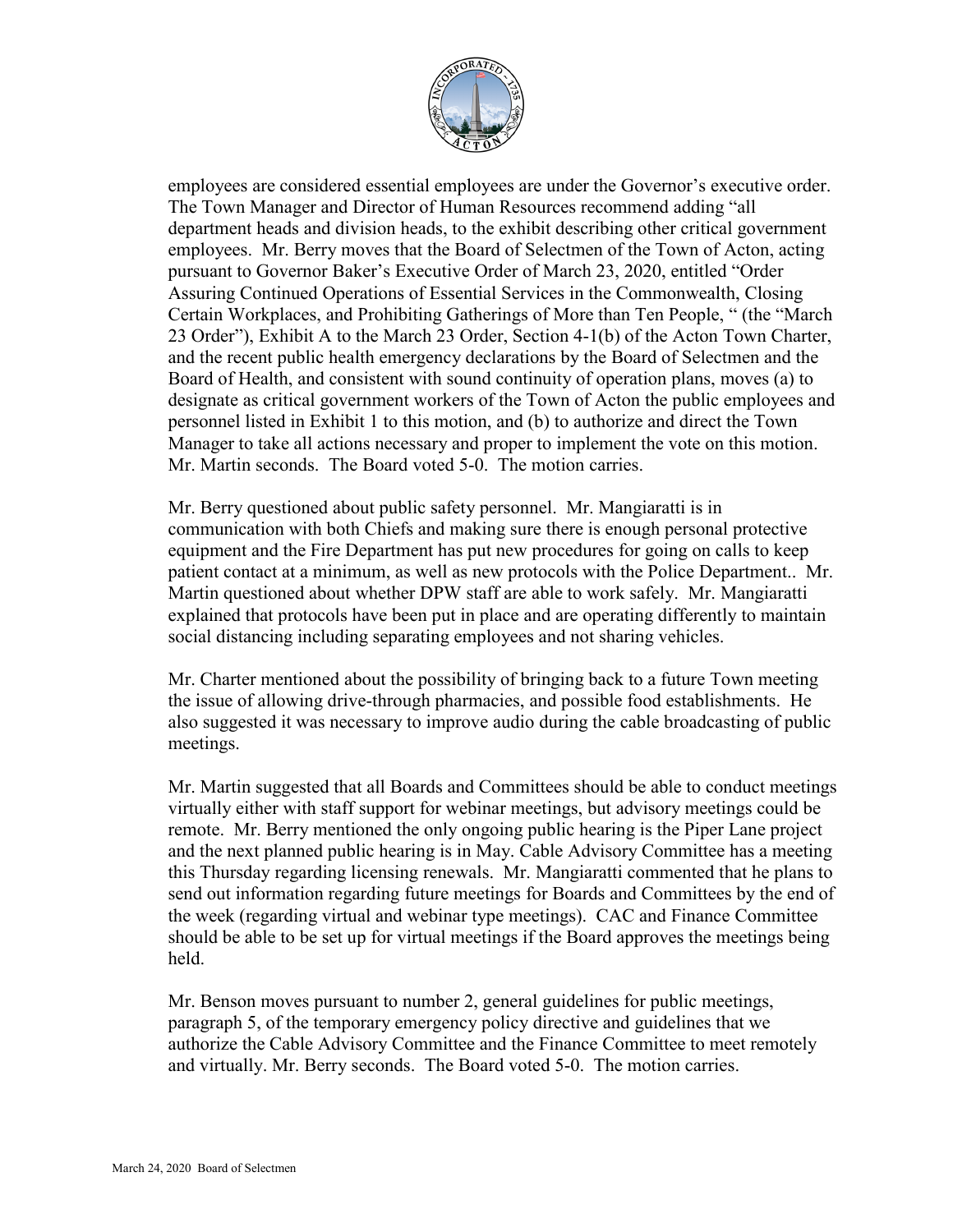

Terra Friedrichs, West Acton – supports CAC meeting remotely, concerned about having a hearing virtually and people that have to give out their data to a company, and hoping that virtual public hearings would allow pictures or presentations to be displayed on the screen, and if slides are used to be available ahead of time for people to view prior to the hearing.

Mr. Berry brought up the question regarding the plastic bag ban. Several merchants are concerned about their employees and some have signs regarding not allowing personal bags. Mr. Martin suggests suspending the plastic bag ban. Mr. Martin moves to suspend the plastic bag bylaw for the duration of the emergency. Mr. Charter suggests putting a time certain on the duration. Mr. Berry suggests to the extent possible merchants take appropriate measures to use paper bags vs. plastic bags.

Mr. Martin moves under the authority of the Board of Selectmen and the Board of Health under the emergency declaration to suspend the plastic bag bylaw until July 1, 2020 while encouraging merchants to continue using paper bags when possible. Mr. Berry seconds. The Board voted 5-0. The motion carries.

4. Discuss Update on Town Meeting and Town/State Elections

Through an of the legislature, the state officially postponed the state election for the  $37<sup>th</sup>$ Middlesex District to June 2, 2020, and enabled the town to make the decision to postpone its local election to a date to be determined before June 30, 2020. Mr. Benson moves that Board of Selectmen of the Town of Acton, acting pursuant to the "Act ranting Authority to Postpone 2020 Municipal Elections in the Commonwealth and Increase Voting options in Response to the Declaration of Emergency to Respond to COVID-19" enacted on March 23, 2020, and following consultation with the local election official and the Town Manager as to logistics and feasibility, moves (1) to postpone the annual municipal election from March 31, 2020, to June 2, 2020, and (2) to authorize and direct the Town Manager to take all actions required by the Act to implement the vote on this motion. Mr. Martin seconds. The Board voted 5-0. The motion carries.

Board will hold on scheduling the new Town Meeting date.

5. Update on Kmart Parcel

Mr. Benson updated the Board in regards to the parcel, and read from a prepared statement in regards to the history of the parcel, with a citizen petition at 2019 Annual Town Meeting to purchase the property, which did not pass, and did not have the recommendation of the Board. Mr. Mangiaratti and Mr. Benson approached Stop  $\&$ Shop on how the town might work together on the redevelopment. Several developers have contacted the Land Use Department, including a local business owner that reportedly had the parcel under agreement.. Mr. Benson urges the Board to work closely with the developer including having a public forum to allow for public comments and suggestions.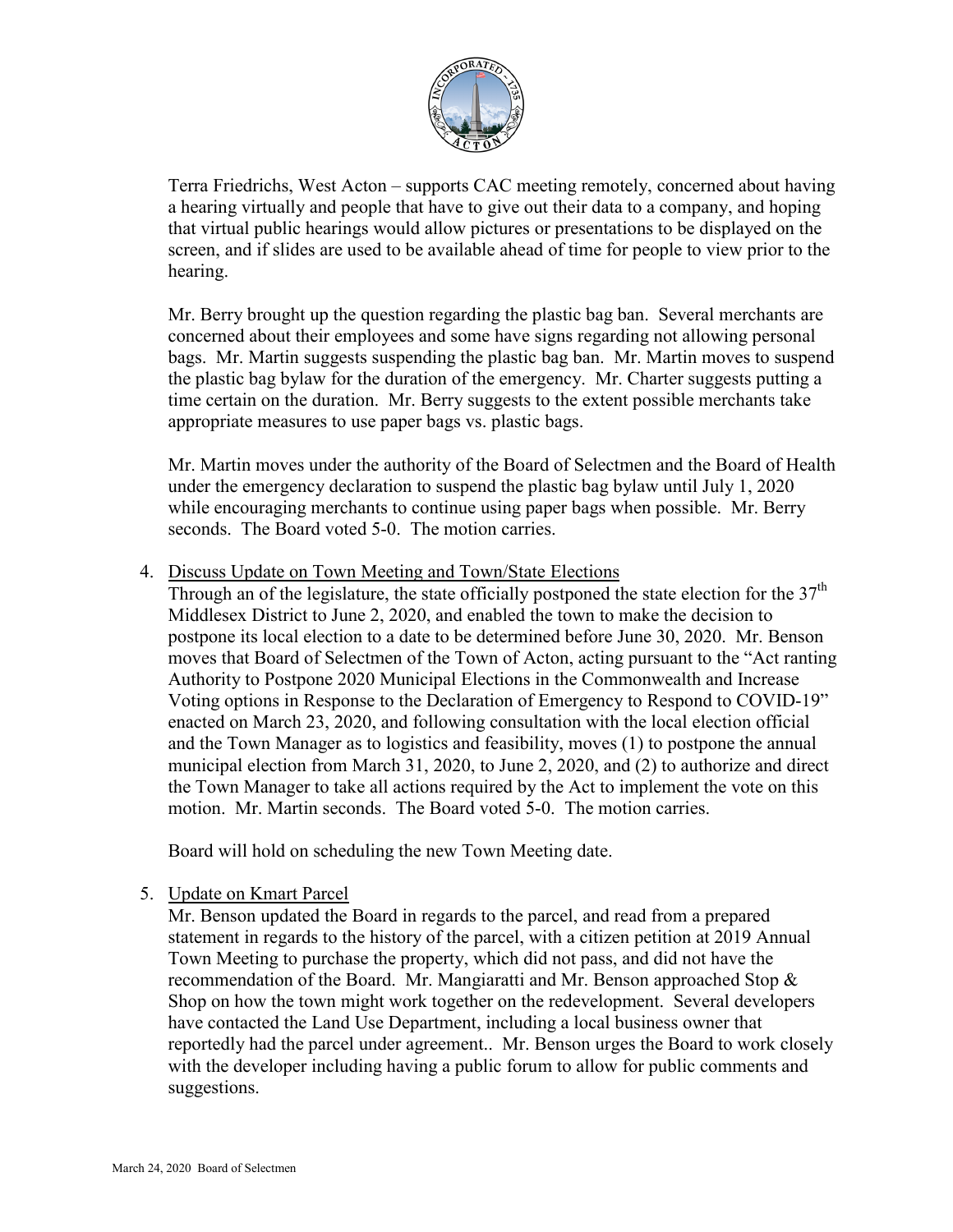

Barry Rosen raised concerns about water needs if the developer was looking to put in only food establishments and requested that the Water Commissioners be involved in the discussion of development.

6. Consider Request from SANA to Engage an Expert on the Environmental Issues Raised related to proposed Piper Lane Project

Mr. Benson updated the Board regarding the Piper Lane Project. There is a request from SANA to retain a license site professional to review and offer an opinion to the ZBA, regarding the developers consultant on the findings of toxic chemicals on the site. Dan Hill, attorney for SANA briefed the Board on the history of the property via teleconference, and briefed the Board on their findings. Recommends BOS retain LSP and provide advice to BOS on their finding and what the options are under state law, and local bylaw. Ms. Pickering Cook advised the Board that the statutory body for the permit is the ZBA.

Terra Friedrichs, West Acton said she was disappointed that the Board may not hire a consultant. By hiring the Board would be in control of the report outcome in case it goes to court. She suggests hiring a special counsel.

Eugene Berenson, School Street read from statements via teleconference call regarding the dangers of lead and arsenic that would be released if soil is dug up and the lasting health issues to residents of all ages. He urged the Board to hire an independent consultant.

Alyssa Nichol, 76 School Street said that she wants to emphasize Ms. Friedrichs comments, concerned about comment from Town counsel about hiring an arborist to evaluate the trees and not appropriate because they are on town property. Feels it is appropriate for the town to take action regarding the trees on the adjacent property. Jeff Gorman, 13 Piper Road wrote letters to ZBA and BOH regarding concerns about the health impacts of the site. He commented on the soil being contaminated and concern for the health of neighbors and abutters. He recommends hiring a LSP and to be independent. Suggests giving a list of independent LSP to offer to the developer and allow them to choose one. Strongly recommends supporting the ZBA hiring one.

Mr. Berry suggests send a carefully worded letter to the ZBA about concerns related to hiring an independent licensed LSP. Mr. Martin suggests that if the ZBA needs anything from the BOS to make sure to reach out for support. Mr. Berry will draft a letter the ZBA.

Mr. Martin questioned the Board if the Board should start to meet virtually. The BOH meets virtually, and he suggested that it would show the residents that the Board is setting an example by meeting virtually. Mr. Benson, Ms, Gardner, and Mr. Charter indicated that they preferred to meet in person.

Mr. Martin proposed to meet in-person on Tuesday, March 31, 2020. Mr. Benson seconded. The Board voted 5-0. Motion carries.